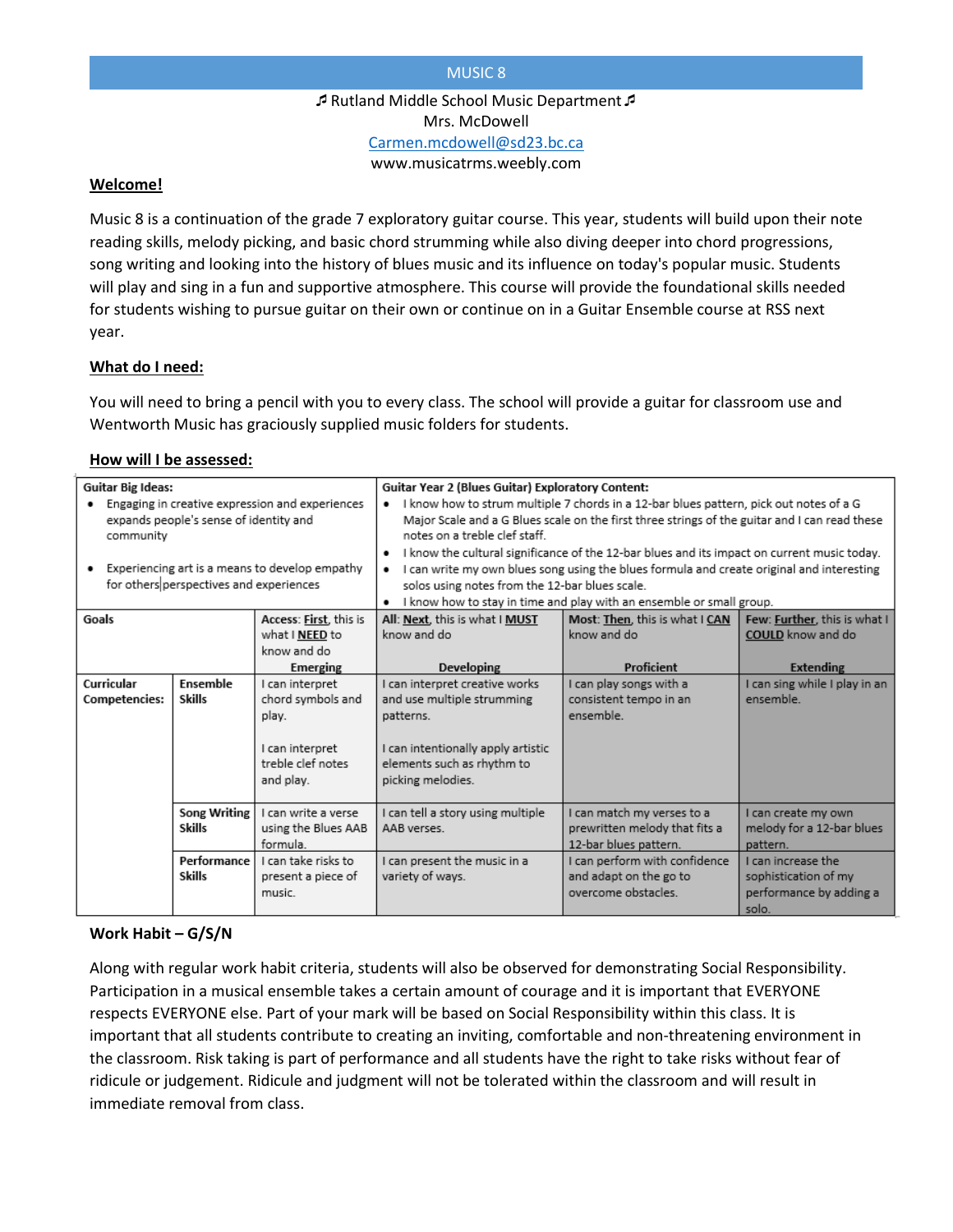## MUSIC 8

#### Rutland Middle School Music Department

### **What is expected of me:**

It is expected that students show Respect while in the music room. Respect to other students, Respect to the teacher, and Respect to the instruments and other equipment in the room.

Students will see success in this course if they:

- Attend regularly and come to class on time with their supplies
- Have an open mind, a positive attitude and a spirit of cooperation
- Participate fully in all class warm up's and activities
- Behave in an appropriate and respectful manner
- Take proper care of their assigned guitar.

*The use of our school district's instruments is a privilege. Abuse and inappropriate behavior with the guitar may result in the student losing the use of the instrument and doing written music theory assignments instead. It could also incur a repair or replacement cost (up to \$190) if deemed applicable.*

## **Covid Safety Protocols:**

We will be following the recommendations put forth in the document: Guidance for Music Classes in British Columbia [\(https://drive.google.com/file/d/1KG2rE1rU-NENxbQsuYN20xnM9TBlNn3Z/view\)](https://drive.google.com/file/d/1KG2rE1rU-NENxbQsuYN20xnM9TBlNn3Z/view). Specifically, students will be asked to practice proper hand hygiene before and after each instrument use and as we will be singing, students and staff will be asked to wear a mask in class.

*PLEASE NOTE: Cell Phones, iPods and headphones will not be used in this class therefore students should not have them on their body at any time during music class. These items belong in a back pack or locker. As per school policy, parents needing to reach their children during class time may do so through the school office.*